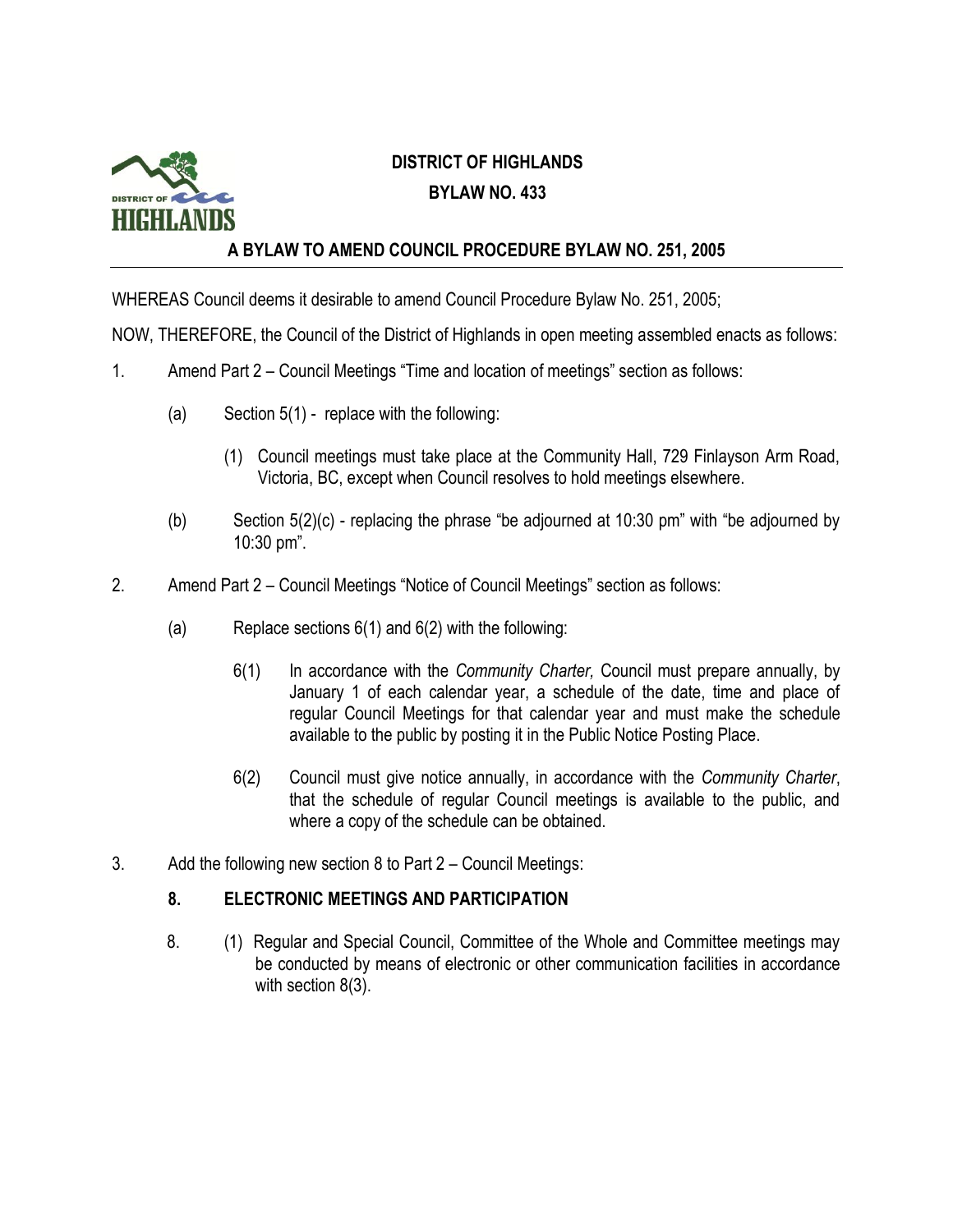- (2) Council and Committee members must make all reasonable efforts to attend meetings in person unless a meeting is scheduled to take place electronically as set out in section 8(1). A member of Council or a Committee who is unable to attend a Council or Committee meeting due to illness, absence from the regional district or due to circumstances beyond the Council or Committee member's control, may participate in the meeting by means of electronic or other communication facilities in accordance with section 8(3) and as follows:
	- (a) Council members must notify the Corporate Officer as early as possible prior to the meeting of their requirement to participate electronically.
	- (b) Except for electronic meetings as set out in section 8(1), the person presiding must not participate electronically.
- (3) The following rules apply in relation to a Council or Committee of the Whole meeting referred to in section 8(1):
	- (a) A meeting may be held electronically in the event of an emergency, during a communicable disease event, as resolved by Council as being necessary or as authorized by the Mayor;
	- (b) The meeting must be conducted in accordance with the Bylaw;
	- (c) The facilities must enable the meeting's participants to hear, or watch and hear, each other;
	- (d) The notice of Regular and Special meetings must include notice of the way in which the meeting is to be conducted and the place where the public may attend to hear the proceedings that are open to the public;
	- (e) Except for any part of the meeting that is closed to the public, the facilities must enable the public to hear, or watch and hear the meeting at the specified place; and
	- (f) A designated municipal officer must be in attendance at the specified place.
- (4) The following rules apply in relation to a Committee meeting referred to in section 8(1):
	- (a) The meeting must be conducted in accordance with the Bylaw;
	- (b) The facilities must enable the meeting's participants to hear, or watch and hear, each other;
	- (c) The notice of Regular and Special meetings must include notice of the way in which the meeting is to be conducted;
	- (d) Except for any part of the meeting that is closed to the public, the facilities must enable the public to hear, or watch and hear the meeting.
- (5) Members of Council or a member of a Council committee, who are participating in a meeting conducted in accordance with this section, are deemed to be present at the meeting.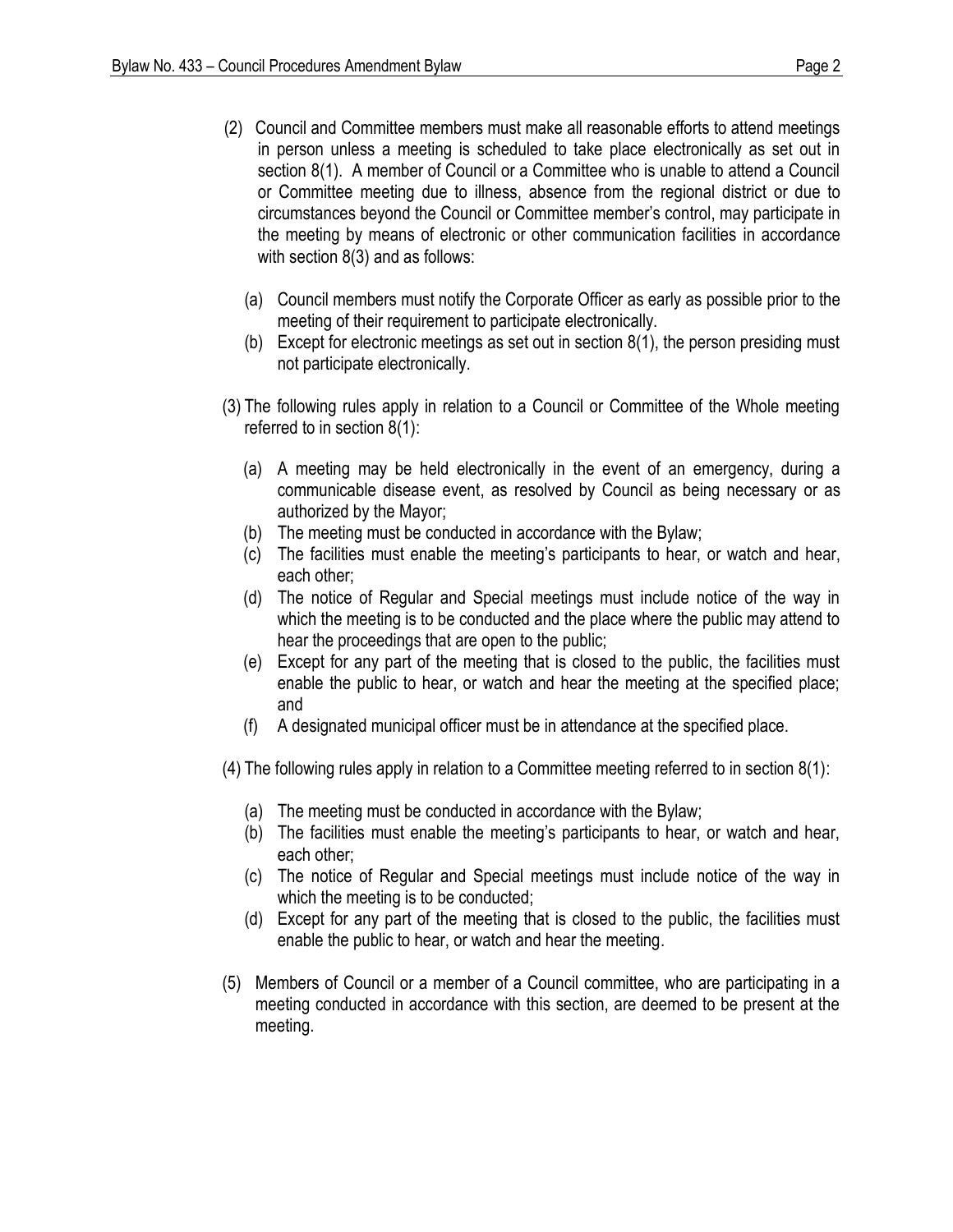- 4. Amend Part 4 Council Proceedings "Agenda" section as follows:
	- (a) by adding the following subsection (3):
		- (3) On receiving a submission or application intended for consideration by Council, the Corporate Officer may determine that it should be accompanied by a staff report or briefing note, and may, despite Section 15(2) and regardless of the time that the submission or application was received, delay placing it before Council until such report or briefing note has been prepared; provided, however, that a delay imposed for this purpose shall not exceed sixty (60) days.
	- (b) By amending current section 14(3) by deleting the phrase "on the Friday afternoon" with the word "by the Friday afternoon."
- 5. Amend Part 4 Council Proceedings "Order of Proceedings" section by adding the following:
	- (a) (k) Notice of Motion
	- (b) (l) Motion to Move In Camera
	- (c) (m) Release of In Camera Resolutions
- 6. Add the following new section 18 to Part 4 Council Proceedings:

## **18. NOTICE OF MOTION**

- 18. Any Council member may give "Notice of Motion" respecting an item which the Council member intends to present by giving a copy of such motion to the Corporate Officer prior to the meeting of Council and upon the member being acknowledged by the Chair and the Notice of Motion being read at the meeting. A copy of the motion shall appear in the Minutes of that meeting as a "Notice of Motion". The Corporate Officer shall place the motion on the agenda of the next Council meeting for consideration under New Business.
- 7. Amend Part 4 Council Proceedings "Motions Generally" section as follows:
	- (a) Delete section 21 (2) in its entirety; and
	- (b) Replace sections 21(3) and 21 (4) with the following:
		- 23(2) A Council Member may make any of the following motions at any time notwithstanding when a matter is under consideration, and those motions take precedence over each other in the following order:
			- (a) To lay on the table
			- (b) To move the previous question (close debate)
			- (c) To postpone to a certain time
			- (d) To refer to committee
			- (e) To amend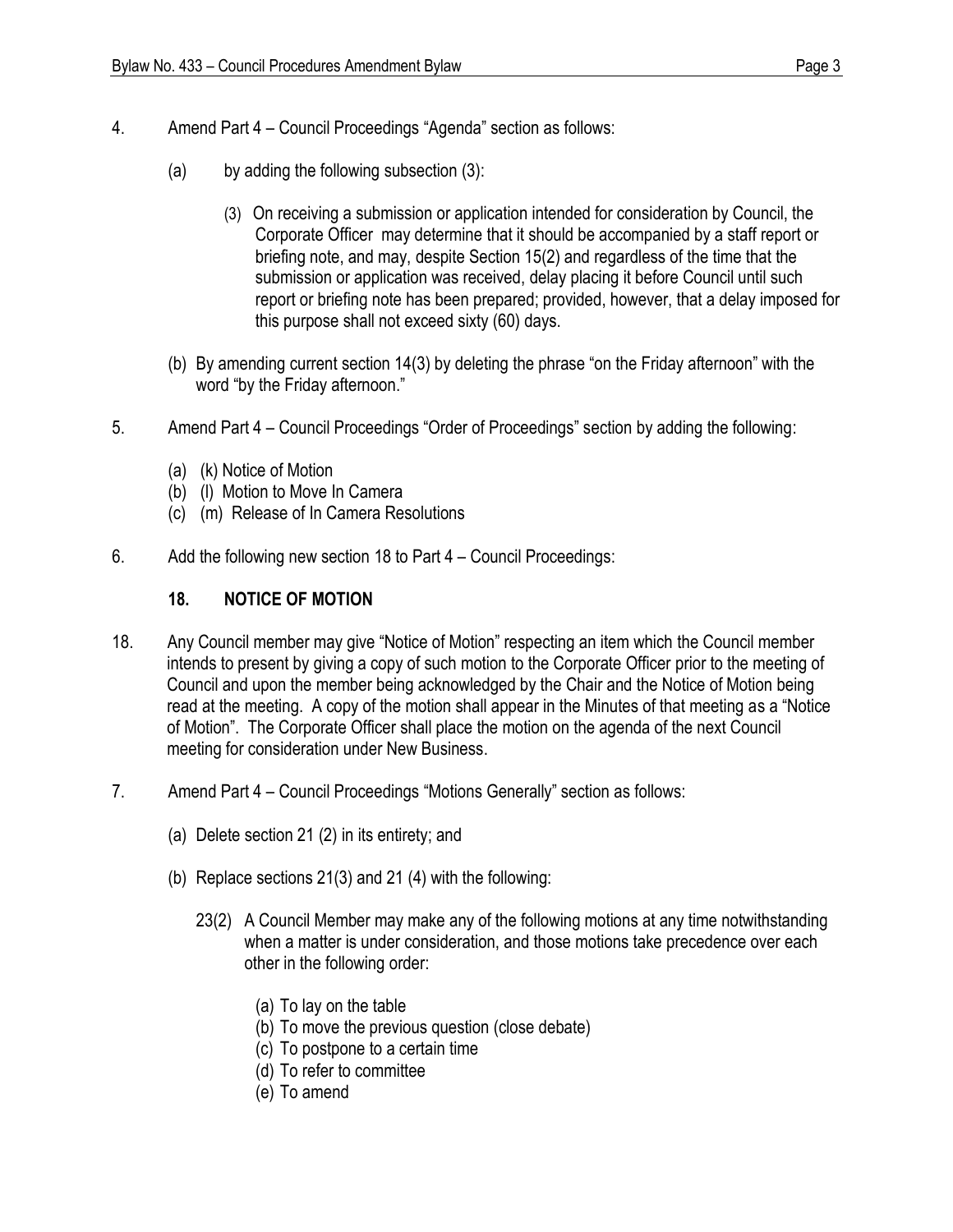- (f) To postpone indefinitely
- 23(3) A motion made under subsections 23(2)(a) and (b) are not amendable or debatable.
- 8. Amend Part 4 Council Proceedings "Reconsideration by a Council Member" section as follows:
	- (a) Section 25(1): Insert the phrase "who voted on the prevailing side" after the phrase "Council member".
- 9. Amend Part 5 Bylaws as follows:
	- 1. the "Form of Bylaws" section to be amended as follows:
		- (a) Section 30(a) replace the word "printed" with "in writing."
	- 2. the "Reading and Adopting Bylaws" section to be amended as follows
		- (a) Section 32(4) delete the section reference of the *Local Government Act;* and
		- (b) Section 32(6) delete the section reference of the *Local Government Act.*
- 10. Delete Part 6 Resolutions in its entirety.
- 11. Amend Part 7 Committee of the Whole "Reports" Section as follows:
	- (a) Section  $44(1)(a)$  replace the word 'printed' with "in writing.
	- (b ) Delete subsection 44(3) in it is entirety.
- 12. Amend Part 8 Committees "Duties of Select Committees" section by deleting section 47(2) in it is entirety.
- 13. Amend Part 8 Committees "Minutes of Committee Meetings to be Maintained and Available to Public" section as follows:
	- (a) Adding the words "or designate" after the words "Corporate Officer" in section 51(b).
- 14. Amend Part 8 Committees "Conduct and Debate" section as follows by deleting section 53(3) in it is entirety.
- 15. Renumber existing sections as necessary to incorporate the above.